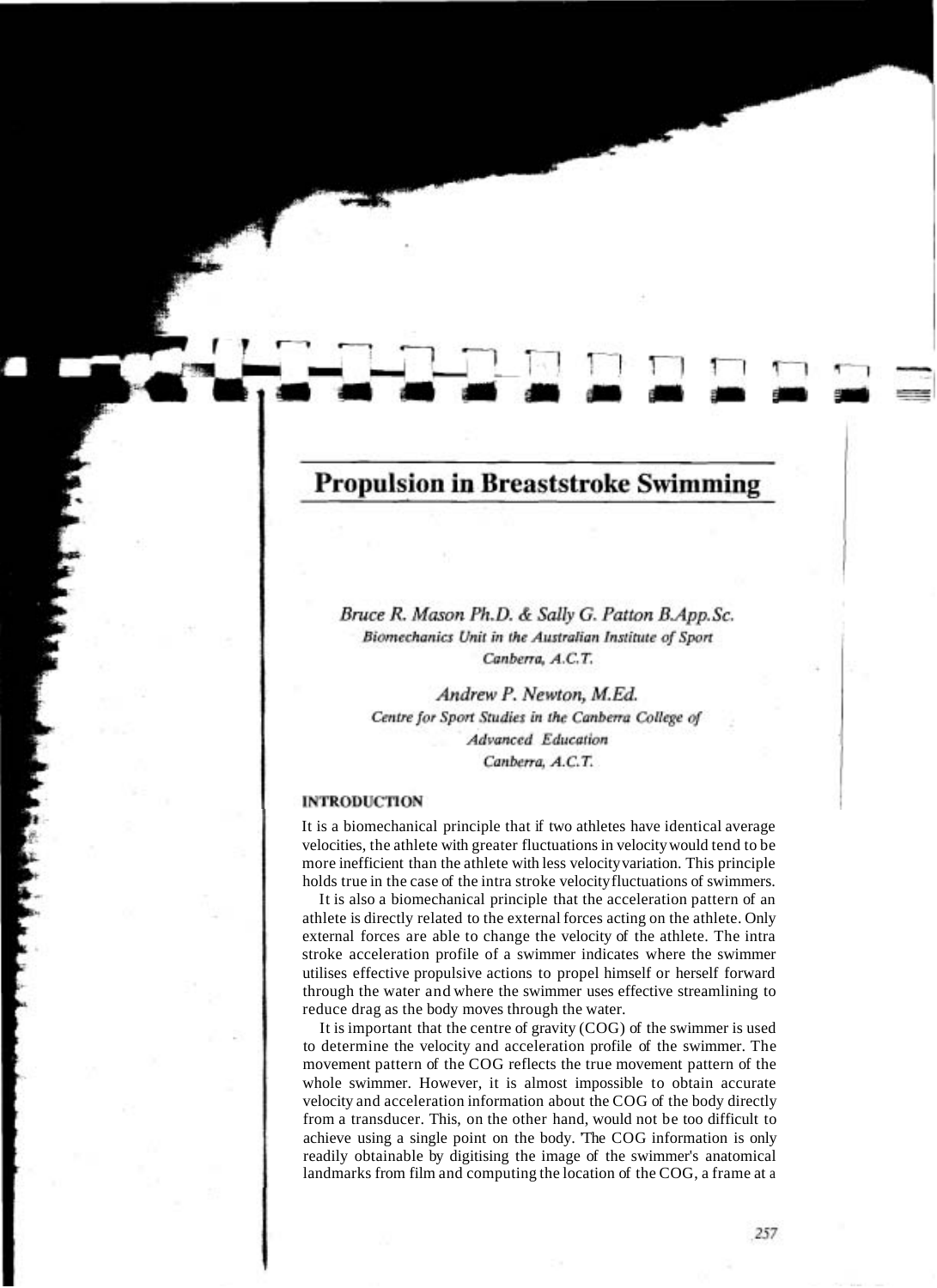time, before calculating the velocity and acceleration parameters. As this procedure is very time consuming, the research investigated whether velocity and acceleration parameters associated with the hip movement could be reliably substituted for the COG parameters without losing too

The major aim of the research project was to obtain information about the intra stroke velocity and acceleration profiles of elite breaststroke swimmers. A knowledge of such profiles for a number of swimmers would provide an improved understanding of the biomechanics of the swimming stroke. The next stage of the project was to identify if this information could be used to evaluate the technique efficiency of swimmers involved in the study so that any disclosed inefficiencies could be eliminated.

## **METHOD**

Elite international and national calibre breaststroke swimmers were filmed using a high speed 16 mm camera operating at 100 frames per second. One of the female subjects in the study was from the D.D.R. and held the world record for the 100 metres breaststroke at the time of data collection. All swimmers were asked to swim their regular competitive distance at competition pace. The high speed filming was done as they swam the last two laps in a 25 metre pool. The filming was performed at right angles to the swimmers' movement plane from behind a viewing window which extended both above and below the level of the water line. The camera was located three lanes distant from the swimmer just beneath water level and was panned to obtain a large image size of the swimmer over approximately three full swim cycles or strokes in each direction. During the second swim cycles for subsets in each differential.<br>During the second swim cycle filmed, the axis of the camera lens moved<br>through an angle of 90 degrees to the plane of movement. A periscope at-<br>tachment on th tachment on the camera permitted a split image to be filmed which provided simultaneous pictures of the swimmers's body parts both above and below the water on each frame of the film. Two sets of markers, lo-<br>cated both above and below the swimmer, permitted information obtained from either above or below water level to be adjusted so as to rectify for the difficulties associated with the complex filming procedures. Such difficulties arose as a result of the differences in the size and displacement of those parts of the image which were out of the water compared to the parts which were in the water. This was caused by the different refractive induces of light in air and water. Another difficulty resolved by using the markers was that adjustment could be made to the varying displacement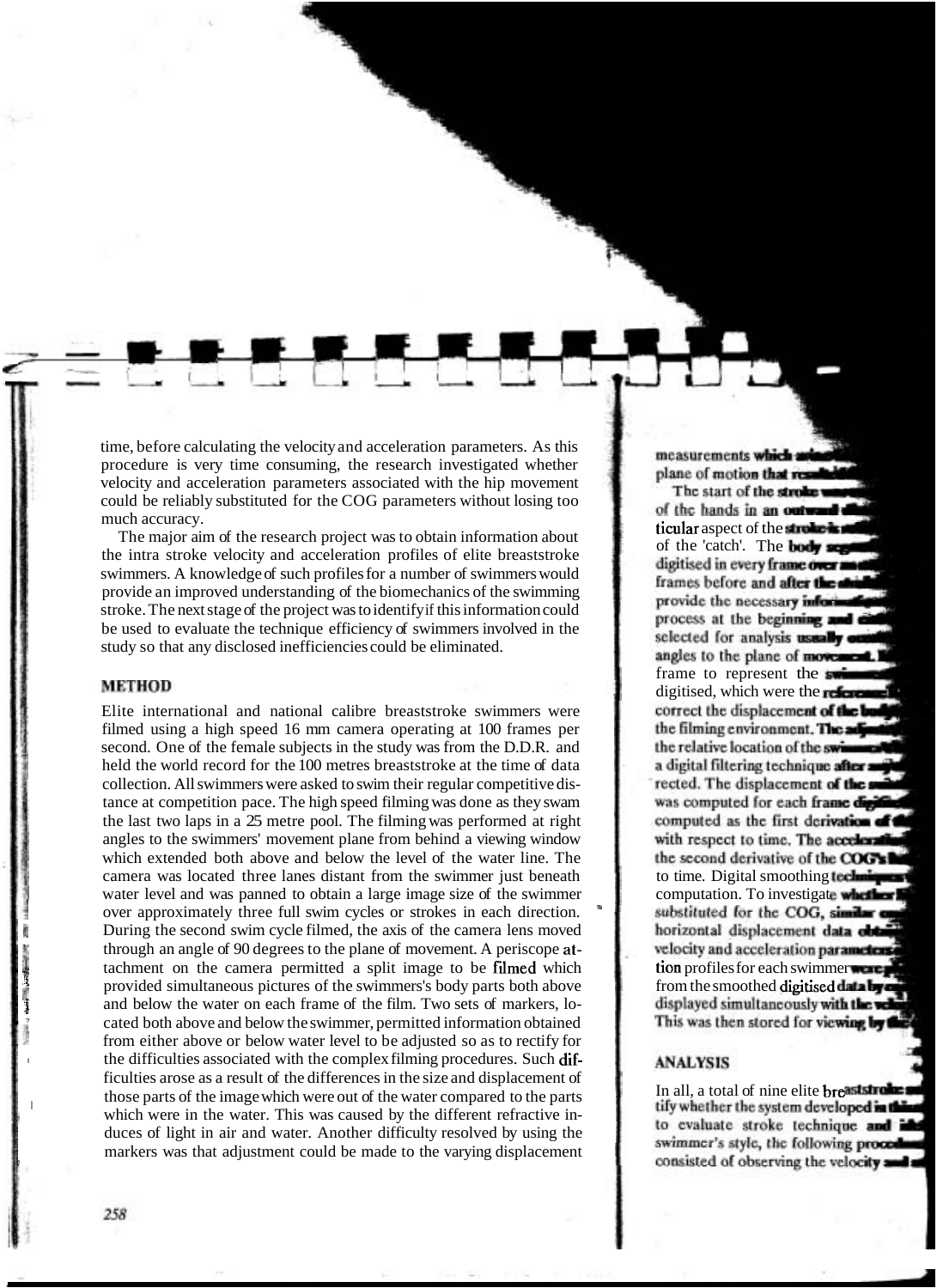measurements which arose because of the changing camera angles to the plane of motion that resulted from using a panned camera.

The start of the stroke was considered to be the first observable action of the hands in an outward direction following arm recovery. This parof the 'catch'. The body segmental endpoints for each swimmer were digitised in every frame over an entire stroke length, together with **20** extra frames before and after the stroke. The extra **40** frames were digitised to provide the necessary information to permit an accurate data smoothing process at the beginning and end of the stroke. The particular stroke selected for analysis usually occurred when the camera filmed at right angles to the plane of movement. In all, **22** points were digitised in each frame to represent the swimmers' body. Another four points were digitised, which were the reference markers, so that the computer could correct the displacement of the body's segmental endppoints to adjust for the filming environment. The adjusted two dimensional data, representing the relative location of the swimmer's body landmarks, was smoothed using a digital filtering technique after any obvious errors in digitising were cor-'rected. The displacement of the swimmer's COG in the horizontal plane was computed for each frame digitised. The velocity of the swimmer was computed as the first derivation of the COG'S horizontal displacement with respect to time. The acceleration of the swimmer was computed as the second derivative of the COG'S horizontal displacement with respect to time. Digital smoothing techniques were applied after each derivative computation. To investigate whether hip movement could be successfully substituted for the COG, similar computations were performed on the horizontal displacement data obtained from the hip joint to compute velocity and acceleration parameters of the hip. The velocity and acceleration profiles for each swimmer were plotted. Animated stick figures, drawn from the smoothed digitised data by computer on a coloured monitor, were displayed simultaneously with the velocity and acceleration COG profiles. This was then stored for viewing by the coach on video tape.

### **ANALYSIS**

In all, a total of nine elite breaststroke swimmers were analysed. To identify whether the system developed in this research could be effectively used to evaluate stroke technique and identify weaknesses in particular swimmer's style, the following procedures were adopted. The evaluation consisted of observing the velocity and acceleration profiles of the swim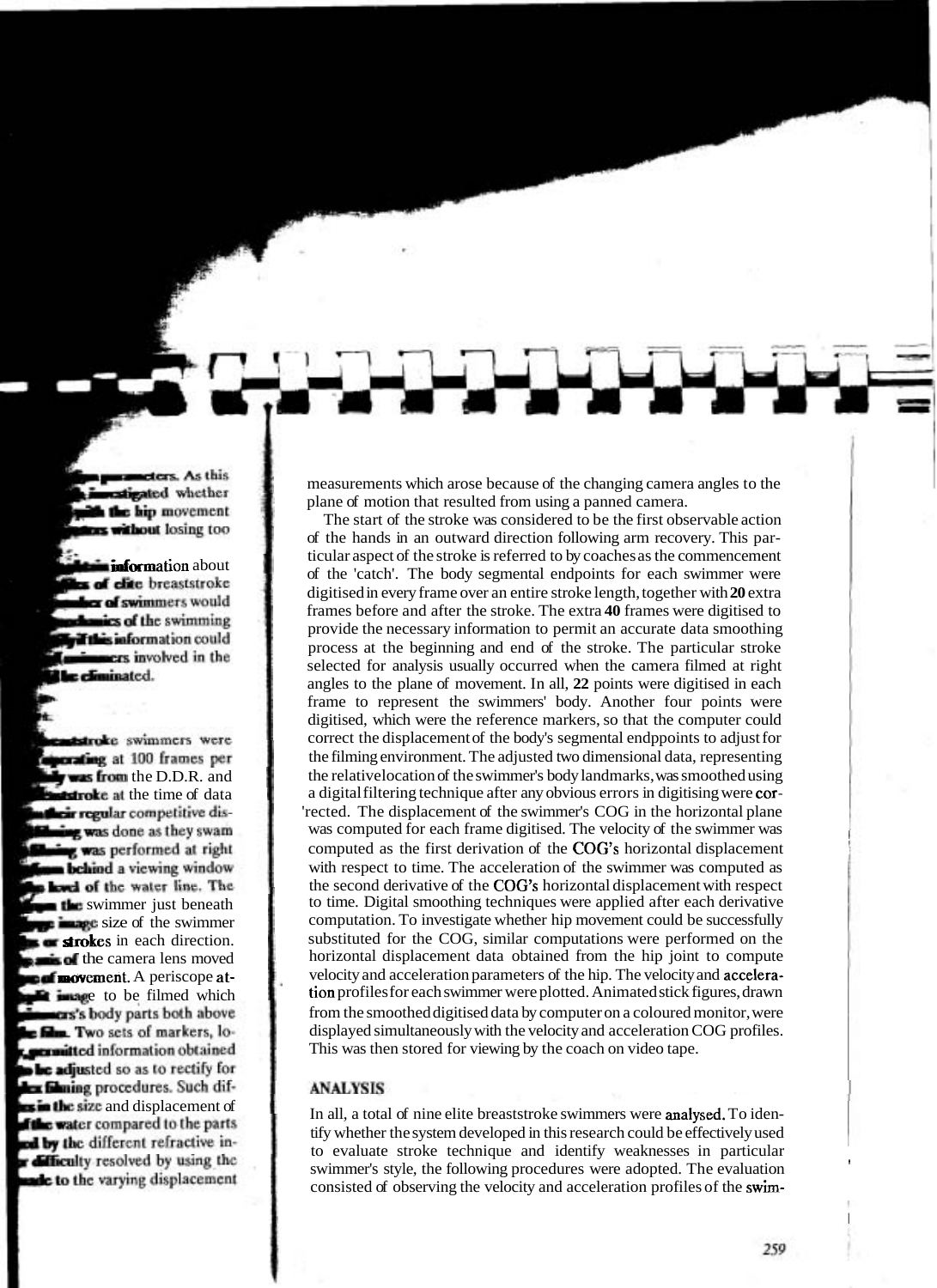mers in conjunction with the stick figure animations representing the actions in the swimming stroke. A subjective evaluation of both the velocity and acceleration profiles was performed to identify their relevance to technique analysis. Coaches were asked to comment on information presented.

To build up a complete picture of breaststroke propulsion, velocity and acceleration-COG parameters from all swimmers in the study were reviewed to develop a general velocity and acceleration profile which was representative of elite breaststroke swimming. The analysis to evaluate whether the parameters associated with hip movement could adequately represent COG movements was assessed as follows. Intra stroke velocity and acceleration curves of the hip and COG were graphed and compared by visual inspection. A correlation coefficient to determine the degree of relationship between hip and COG velocity, and hip and COG acceleration profiles was performed for each swimmer tested. the Pearson product moment correlation coefficient was computed using the paired values on each curve. These represented the velocity or acceleration values at corresponding points in time. The number of pairs of values used in the correlation calculation corresponded with the number of film frames from which the information was derived.

## **RESULTS**

The general acceleration profile developed from all the breaststroke swimmers revealed that three major propulsive phases in breaststroke swimming existed. The first of these was biphasic and of moderate magnitude, the second was single peaked and in most cases quite small, and the thud was single peaked and largest in magnitude. The animated stick figures revealed the first biphasic peak was associated with the arm pull and the third large single peak was associated with the leg kick. Aninspection of the individual swimmer acceleration profiles revealed that thc magnitude and duration of each phase varied considerably between swimmers. However, each of the three phascs was present in the acceleration profile of every swimmer tested. The second single peak was greater in magnitude for the more clitc swimmers and in the case of the D.D.R. swimmer was equal in magnitude to the biphasic arm pull peak.

It was difficult to disclose inefficiencies in stroke technique on the basis of fluctuations in the velocity profiles for each swimmer. The acceleration profiles of each of the swimmers, on the other hand, were very informative. The information gained from the acceleration profiles disclosed the degree to which each propulsive action in the stroke was successful in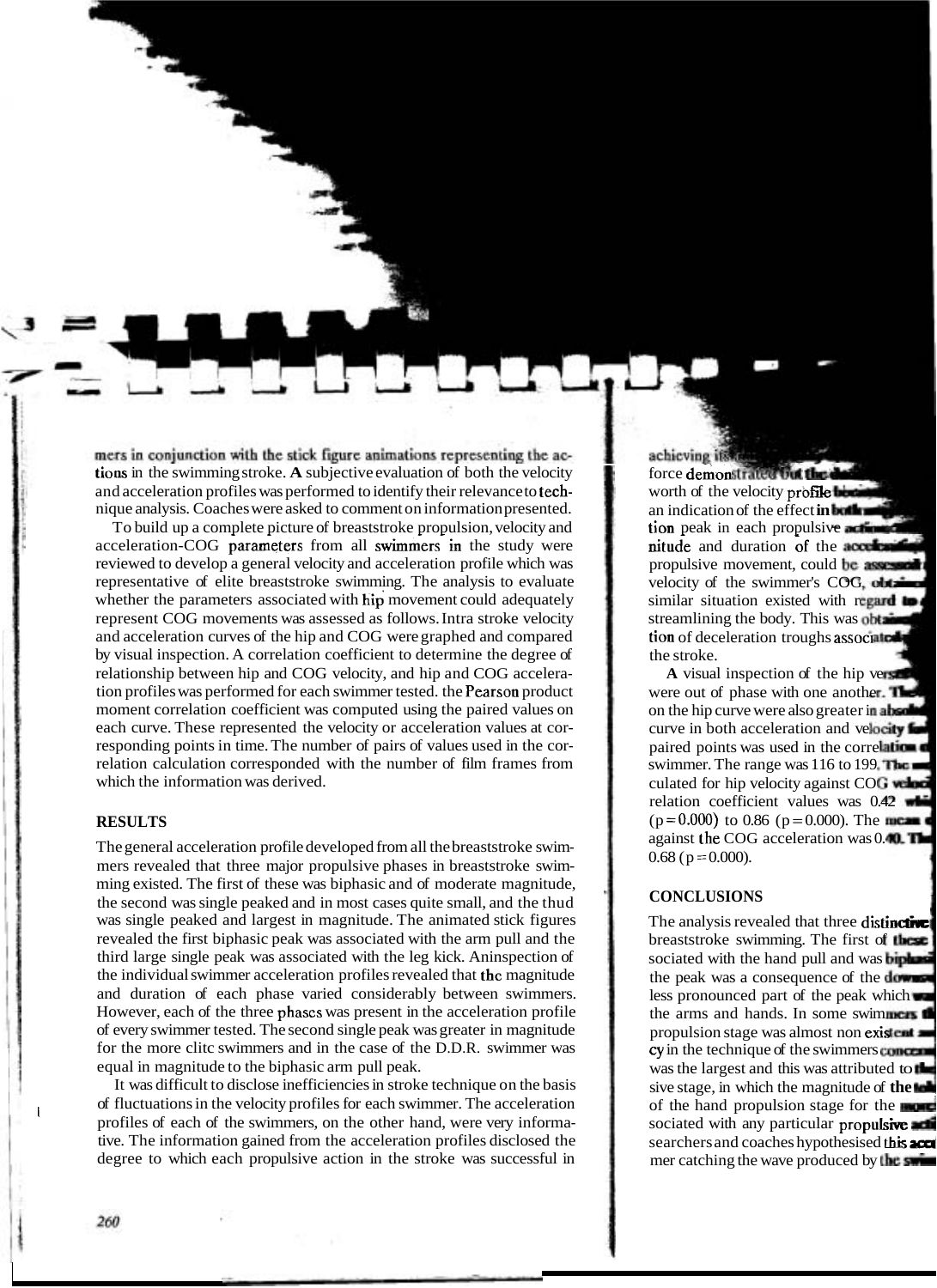achieving its aim. Not only was the magnitude of the effective propulsive force demonstrated but the duration of the force was also displayed. The worth of the velocity profile became apparent at this point as it provided an indication of the effect in both magnitude and duration of the acceleration peak in each propulsive action. The interaction between the magnitude and duration of the acceleration peaks, associated with each propulsive movement, could be assessed on the basis of change **in** the velocity of the swimmer's COG, obtained from the velocity profile. A similar situation existed with regard to assessing the effectiveness of streamlining the body. This was obtained from the magnitude and duration of deceleration troughs associated with the non propulsive phases of the stroke.

A visual inspection of the hip versus COG graphs revealed that they were out of phase with one another. The maximum and minimum values on the hip curve were also greater in absolutevalues than those of the COG curve in both acceleration and velocity for all swimmers. A mean of 143 paired points was used in the correlation coefficient calculation for each swimmer. The range was 116 to 199. The mean correlation coefficient calculated for hip velocity against COG velocity was 0.67. The range of correlation coefficient values was 0.42 which had a significance value  $(p=0.000)$  to 0.86 (p=0.000). The mean correlation coefficient for hip against the COG acceleration was 0.40. The range was 0.71 ( $p = 0.064$ ) to  $0.68$  (p = 0.000).

### **CONCLUSIONS**

The analysis revealed that three distinctive propulsive stages occurred in breaststroke swimming. The fist of these following the 'catch' was associated with the hand pull and was biphasic. The first and larger part of the peak was a consequence of the downsweep and following this was a less pronounced part of the peak which was attributed to the insweep of the arms and hands. In some swimmers this second aspect of the first propulsion stage was almost non existent and this disclosed an inefficiency in the technique of the swimmers concerned. The third propulsive stage was the largest and this was attributed to the leg kick. The second propulsive stage, in which the magnitude of the toleration peak approached that of the hand propulsion stage for the more elite swimmers, was not associated with any particular propulsive action of the swimmers. The researchers and coaches hypothesised this acceleration stage to be the swimmer catching the wave produced by the swimming action itself. During the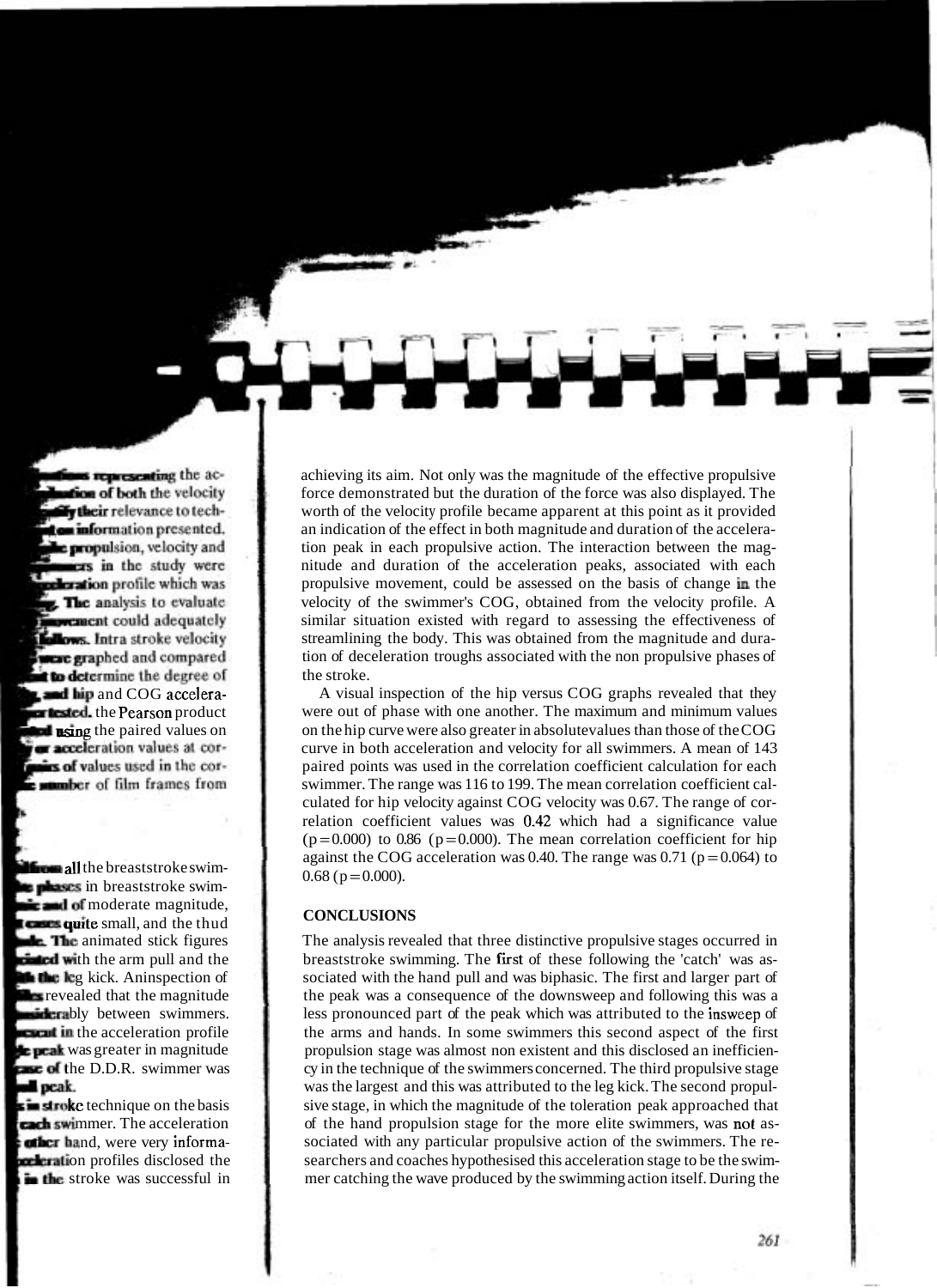arm propulsive stage the swimmer moves a large volume of water forward with the trunk. The main cause of this phenomenon is the relatively large surface of the trunk moving forward against a still, incompressible volume of water. When the swimmer decelerated following the completion of the arm pull the volume of water or wave tended to surge passed the swimmer and was used as a source of propulsion. This may be explained in terms of a transfer of momentum from the swimmer to the water, during the arm pull phase, and then back to the swimmer, during the second propulsive phase. A subjective evaluation of the acceleration profiles for the different swimmers revealed that the more elite breaststroke swimmers had a larger second propulsive stage than the not as highly ranked breaststroke swimmers.

Intra stroke velocity and acceleration profiles proved to be a useful biomechanical tool in the analysis of stroke technique in breaststroke swimming. Coaches found that the animated stick figures along with theprofile graphs, which were presented on video tape for the coach to view at a later stage, were an invaluable aid for identifying problems in stroke mechanics.

The acceleration profile for a particular swimmer was the most important diagnostic tool to establish an inefficiency in the swimmer's style. Due to the discrepancies which existed between the acceleration of the hip and that of the COG, the researchers believe that hip movement could not be used as a satisfactory substitute for the acceleration profile of the COG. The correlation coefficients were reasonably high for the relationship between the hip acceleration parameters and that of the COG for most of the swimmers. This could be expected because the movement of the hip was related to the movement of the entire body. However, because there was not a consistent relationship between the hip and COG movement for all swimmers, it would be unwise to assess inefficiency in stroke technique on the basis of the hip acceleration profile or that of a single point on the body.

## **DISCUSSION**

It is very difficult for a swim coach to detect subtle technique errors which may detract from a swimmer's performance. Such difficulties arise as a consequence of the actions of the swimmer which occur primarily under the water and in many cases hidden by the swimmer's body from the coaches view on pool deck. Most of the actions occur very rapidly and are difficult to analyse because of the speed of movement. The biomechanical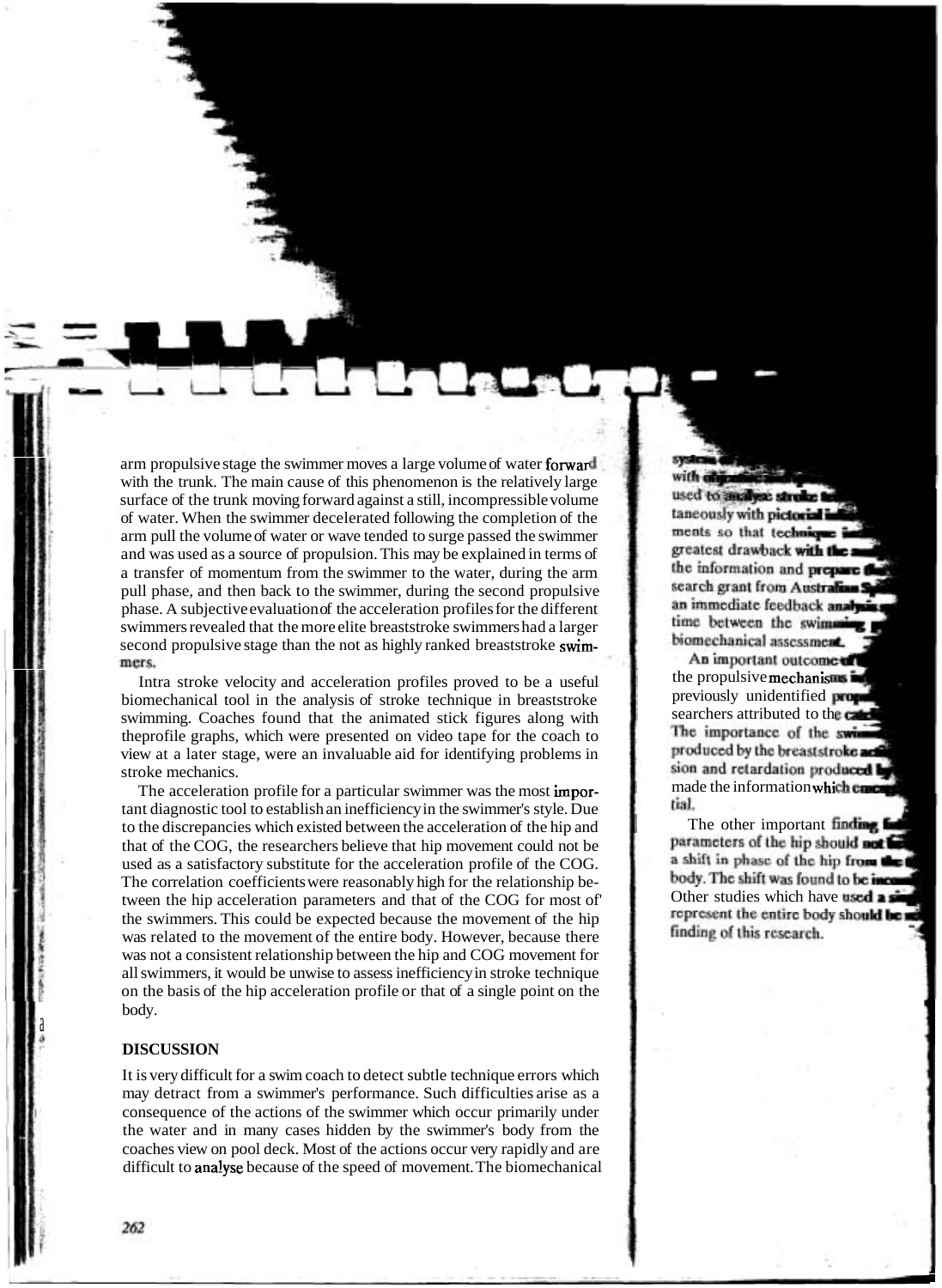system of swimming analysis described in this article provided the coach with objective and quantitative information about parameters which were used to analyse stroke technique. This information was presented simultaneously with pictorial information displaying the swimmer's exact movements so that technique inefficiencies could be readily detected. The greatest drawback with the analysis system was the time taken to process the information and prepare the video report. At the present time a research grant from Australian Sports commission is being used to develop an immediate feedback analysis system. This will dramatically reduce the time between the swimming performance and the availability of the biomechanical assessment.

An important outcome of this research was a greater understanding of the propulsive mechanisms in breaststroke swimming. The discovery of a previously unidentified propulsive phase of the stroke, which the researchers attributed to the catching of the wave, is particularly significant. The importance of the swimmer utilising propulsion from the wave, produced by the breaststroke action itself, and the relative value of propulsion and retardation produced by the various other phases of the stroke made the information which emerged from the investigation quite substan-<br>tial.

The other important finding from the study was that the movement parameters of the hip should not be used for technique evaluation due to  $\alpha$  shift in phase of the hip from the true movement pattern of the entire body. The shift was found to be inconsistent from one swimmer to the next. Other studies which have used a single point on the swimmer's trunk to represent the entire body should be reviewed with caution because of the finding of this research.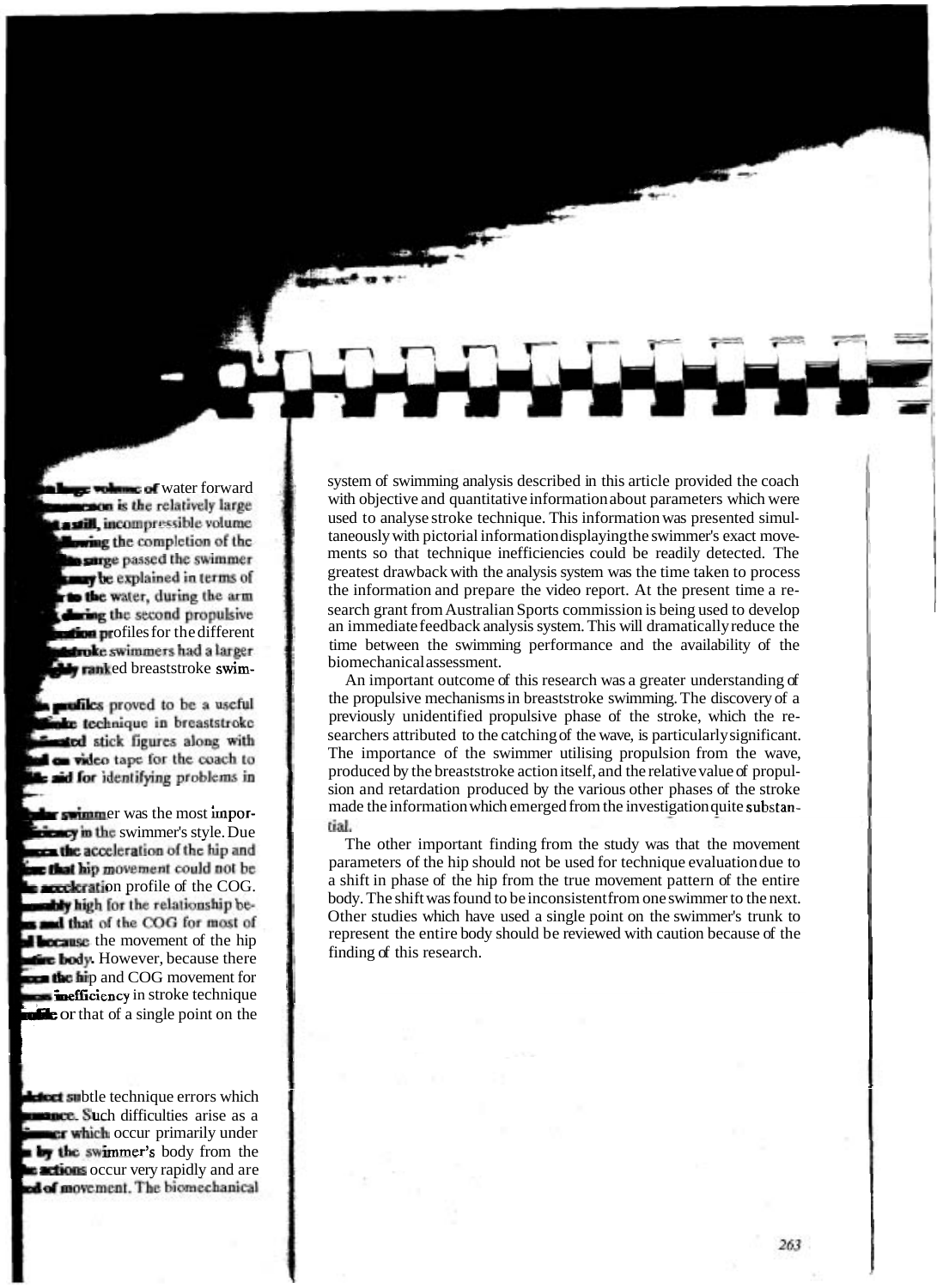

Figure 1: Elite D.D.R. swimmer during the wave catching phase. Top aspect illustrates the position of the swimmer. Bottom aspect graphs the velocity and acceleration profiles of the swimmer's centre of gravity. The cross sign on the velocity profile and the plus sign on the acceleration profile indicates the location on the profiles which is represented by the stick figure. Note that the magnitude of the wave catching phase, as demonstrated in the acceleration profile, is as great as that of the arm propulsion phase but shorter in duration.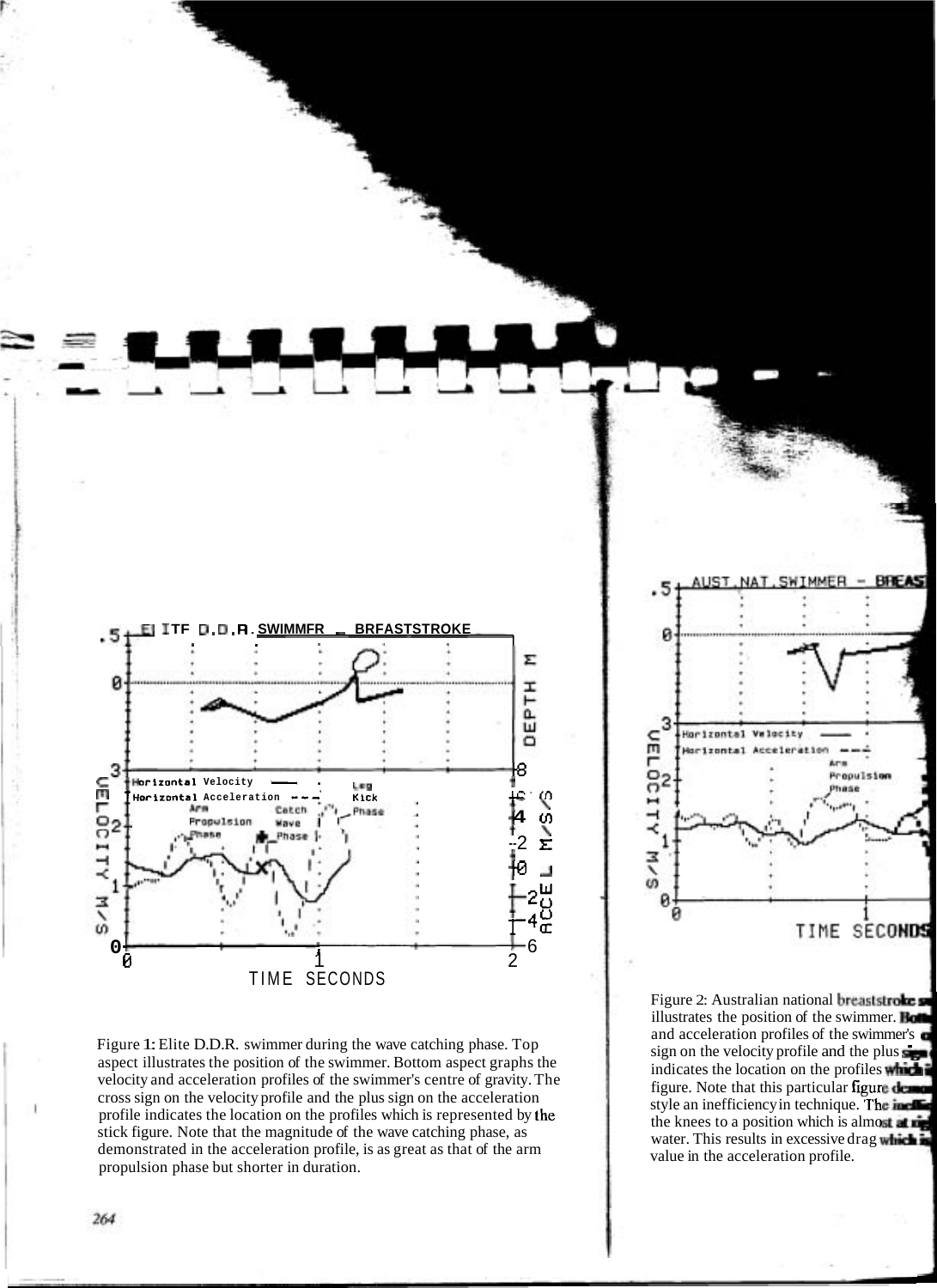

Figure 2: Australian national breaststroke swimmer. Top aspect illustrates the position of the swimmer. Bottom aspect graphs the velocity and acceleration profiies of the swimmer's centre of gravity. The cross sign on the velocity profile and the plus sign on the acceleration profie indicates the location on the profiles which is represented by the stick figure. Note that this particular figure demonstrates in the swimmer's style an inefficiency in technique. The inefficiency is caused by bringing the knees to a position which is almost at right angles to the oncoming water. This results in excessive drag which is highlighted by the minimum value in the acceleration profile.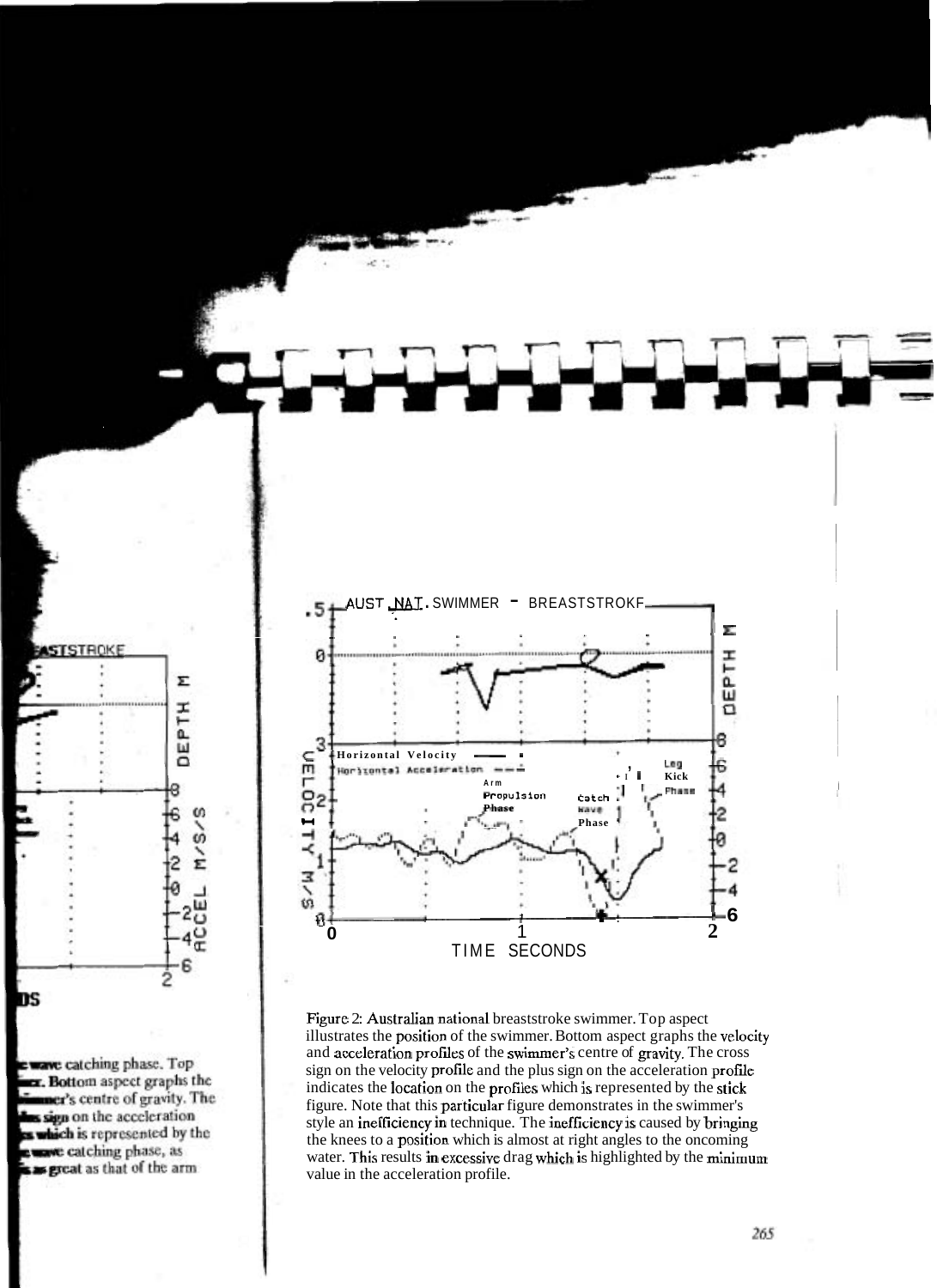

Figure 3: Elite D.D.R. swimmer. Variation between hip and centre of gravity intrastroke velocity and acceleration profiles. Demonstrates one of the worst cases of discrepancy between hip and centre of gravity movement.

266